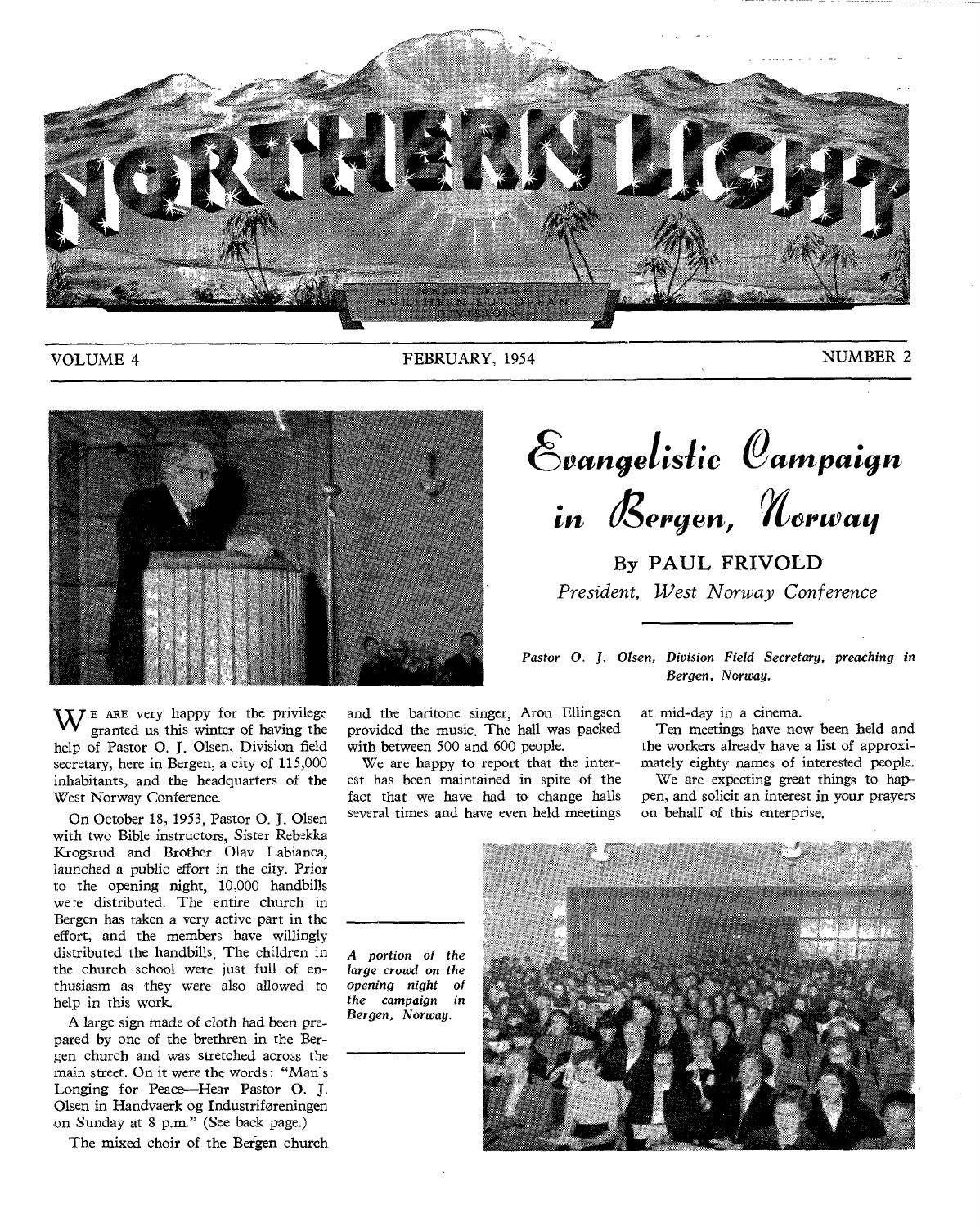# **DEPARTMENTAL REPORTS FROM THE COUNCIL November 18 to 25, 1953**

## **ANCILLARY FORCES OF EVANGELISM**

**T** <sup>T</sup> <sup>IS</sup> my privilege to bring to you a composite report covering what I am pleased to call the "Ancillary Forces of Evangelism." Our Publishing, B.ble Correspondence Schools, Press Relations, and even Religious Liberty departments, are indeed a great asset in the total task of the church in bringing the light of the Advent message to the millions within our territory.

We are told: "The book work should be the means of quickly giving the sacred light of present truth to the world." *(Testimonies,* Vol. 9, page 69.) For that reason we have endeavoured to make our colporteur institutes not only periods of technical training in selling—important as that is—but times of spiritual refreshing and soul-winning instruction, in order that the supreme objective might be uppermost in the hearts and minds of our literature ministers. For this reason also, we have endeavoured to bring a new impetus to our student-colporteurs' service

Our Division Publishing Council; held in March of this year, we believe was a source of inspiration to all our publishing leaders as emphasis was given to this evangelistic concept of our Publishing Department.

There has been an increase of sales of approximately \$200,000 for 1951 and 1952, with each one of our unions showing an increase in the value of literature delivered. Credit for this is due to our faithful colporteurs and book department leaders in each of the fields. We cannot give the total figures for 1953, but several fields (West Africa and the British Union particularly) are reporting encouraging increases.

West Africa for instance, already in the nine months of 1953, has sold more literature than in the whole of the year 1951 and will undoubtedly surpass the excellent record of 1952. The development of our publishing work in West Africa is one of the outstanding accomplishments of our publishing programme in this Division. It really is amazing to note the way in which our native colporteurs in West Africa, some of them almost illiterate so far as education is concerned, but full of a dynamic spirit of adventure in

the cause of God, are able to accomplish such outstanding results in selling and soul-winning. This year, an excellent new printing plant and publishing house has been erected and is now in operation at Accra in the Gold Coast. Incidentally, for the first time, the. French Ivory Coast reports literature sales. Two oolporteurs are now working there, and by September 30th, they had delivered £211 worth of

## **BERBERBERBERBERBERB Summary of Reports**

for Bible Correspondence Schools in the Northern European Division

| Six Months of 1953             |  |
|--------------------------------|--|
|                                |  |
|                                |  |
|                                |  |
| Interests for follow up  3,399 |  |
|                                |  |
| Contributions \$4,742.70       |  |
|                                |  |
|                                |  |

*From Beginning to June 30, 1953*  Enrolments 109,378

| Contributions  \$63,112.04 |  |
|----------------------------|--|
|                            |  |

**DEDESECCCCCCCCCCCCCCCC** 

literature. Perhaps we could pin-point a few outstanding facts which will be of interest to you.

The territory of Greenland has been opened to the Advent message this year, our literature playing an important part in this missionary advance. It is reported by Pastor 0. S. Sorensen of the West Nordic Union, that Brother A. Nielsen spent two months in Greenland and sold £200 worth of literature, distributed 1,000 tracts in the Greenlandic language and 250 in the Danish, and it is estimated that one-sixth of the population thus had access to the Advent message.

From Sweden, Brother E. H. Larsson, the manager of our publishing house, gives the good news that retail sales are in advance of last year and he mentioned some outstanding sales records as follows : One colporteur sold 133 books in forty-

seven hours to the value of 1,873 Swedish Kroner (\$374 or £133). Another colporteur sold 180 books in sixty hours; that is, three books per hour, to the value of 2,035 Swedish Kroner (\$405 or £144).

Finland is always a fascinating land of thrilling accomplishments. Thirty students this year secured sales scholarships for Toivonlinna, twenty-one of them being full scholarships. One young lady, nineteen years of age, who six months ago became an Adventist and lost her employment, sold between 500 and 600 message books and is now in school securing a Christian education. Who can measure the worth of our Publishing work when experiences such as that are reported! We also heard of a man in Finland, who, twenty years ago bought the book *Great Controversy*  but only this year has really studied the book and now he and his son (a student) are members of the church. "After many days' the fruitage is seen and reaped! You will also remember the experience of the colporteur—reported in the NORTHERN LIGHT—who won nineteen souls to the message in one small village.

Here in the Netherlands some encouraging experiences are reported and it is good to know that this year one student achieved sales of 2,637 Gilders (\$712 or £255), the highest in the experience of student sales in the Netherlands.

In the British Union 1953 sales are surpassing 1952 and student scholarship achievements have been excellent. One young lady sold £450 worth in 462 hours with the book *The Bible Speaks.* Another sold £353 worth in 374 hours, and a student from Germany sold £244 worth in 322 hours.

Thirty-seven students out of forty-four in the field, secured scholarship bonuses. By the way, Brother A. N. Daiety, a native from West Africa, has experienced a most encouraging success in the city of Glasgow and secured a sales scholarship for Newbold in six or seven weeks. Our senior college offers a bright future for successful scholarship students and Britain offers an open door to energetic studentcolporteurs. Incidentally, our publishing brethren in the British Union have recently launched an excellent sales idea in the form of a set of three medium-priced books which have proved to be a very saleable proposition.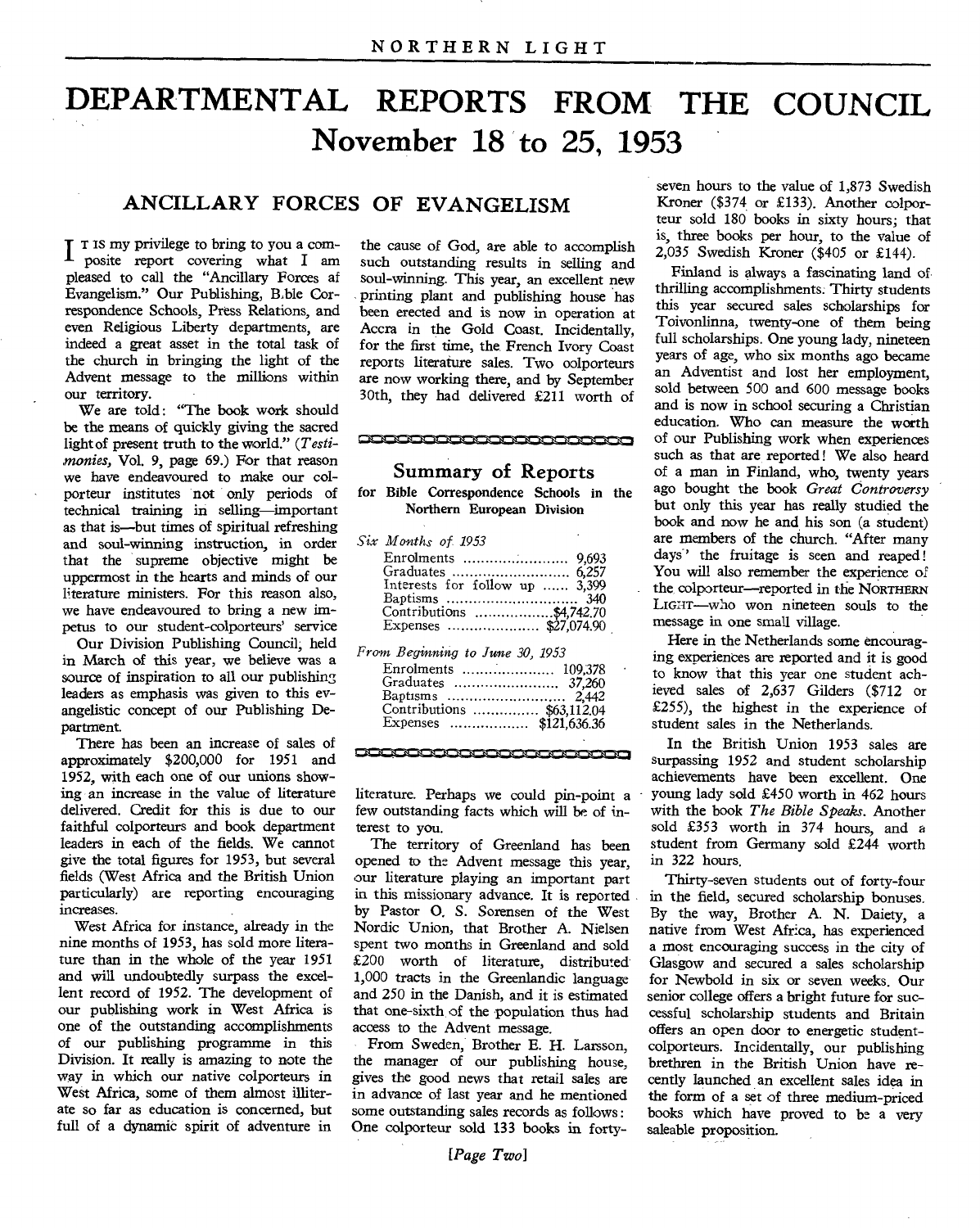

D. L. *Chappell, union publishing secretary for West Africa standing beside Richard Mawutor, with a stack of books valued at £187 delivered in Tarkwa, in one month. This is the largest delivery by a West African colporteur.* 

During the past year, increased emphasis has been placed on linking our literature ministry with the ministry of our Bible Correspondence Schools. In most fields all our colporteurs now carry the Correspondence Cards and our large books and magazines feature the Correspondence School advertisement. As a result, more and more interested persons are being enrolled in the courses. The tremendous soul-winning possibilities of our nine Correspondence Schools have scarcely yet been realized.

For the first six months of 1953, 340 Bible Correspondence students were baptized and the appropriation involved is reported,as \$27,000. It is now reported that for the first six months of this year, there are 3,399 "active interest students" who eventually should be followed up by our Conference workers.

Much more soul-winning achievement could be realized if these active interests were adequately cared for.

Since our Correspondence Schools began in this Division (some in 1947 and others in 1948), it is reported that 2,442 students have been baptized, the appropriation has been \$121,636, and contribu-

tions have been returned to a figure equalling more than half that amount. Here is a field surely worthy of our closest and wisest administrative attention.

In the field of Press Relations, an encouraging lift was given to this phase of public witness by the visit of Brother J. R. Ferren of the General Conference Press Bureau, who visited many of the annual meetings this summer. Here in our Press Relations work there is undoubtedly an opportunity to bring before the public a better understanding of our churches' achievements and objectives, and by judicious use of the Press, much prejudice can be eradicated. In many of our fields in this Division more favourable publicity is being given to our denominational news. We therefore commend to your wise administrative care these ancillary forces of evangelism, believing that under God's blessing, much mo\_e will be accomplished through their ministry in coming days. G. D. KING.

## **Missionary Volunteer Report**

-',,,I•I'Mi•fir,4110.1MiNgEissimi,MOMINIMIP•mi,MOSINt,=-41.,11.,=,•••:•1111,M•g•NE•likali,11•NMrOMN•iiMa,mr,Mini,M,O10=1,1•1K.S.I.Mi".10.1•0,..111:ANC:=1,0••

COME with me to Ethiopia, that ancient<br>and fascinating corner of our Division OME with me to Ethiopia, that ancient and see what God is doing for the hundreds of youth who are crowding our schools and churches there. The outstanding impression I gained while visiting that land earlier this year was that our work out there is almost wholly youth work. Sixty to eighty per cent of every audience I faced were youth and children who are literally stretching out their hands toward God.

Young men are coming to us from the Coptic church. Boys of sixteen to eighteen years from our schools are hurrying to their villages proclaiming this message. Hundreds of eager, spiritually hungry youth are crowding into our schools, and our teachers are finding it difficult to know how to take them all in.

Atomose was a student in the second grade of our Gimbie Training School. He had only been at school for two months when he went home apparently discouraged, but the seed sown in his heart soon bore fruit. His people were heathen and under the control of the witch doctor. Atomose began to teach his people all that he knew of the Word of God. After two years Brother H. Palm, the director of our school, received a letter requesting baptism, signed by twelve men from the village of Atomose. Brother Palm journeyed on foot for six hours to these people. Over forty came to the meeting, including the witch doctor. Brother Palm was amazed at the knowledge these people had of God's Word, received from a boy who had only been at our school for two months. Two men were ready for baptism and Brother Palm proceeded to baptize them.

Another little fellow of eight years who came to a branch Sabbath school near Gimbie began to keep the Sabbath in his

own home. His father sent for our native worker. He said they could not understand the boy. He was acting strangely. He refused to eat bread baked on the Sabbath and to drink water that was carried up from the river on Sabbath. The family said, "You have bewitched the boy." Now the whole family is in the baptismal class and keeping the Sabbath.

This year we have had the largest number of baptisms among our Ethiopian youth in the history of our work there. It was my great joy to baptize over forty in two centres earlier this year. This year also we have issued the largest number of badges and honour tokens ever given out in one year. What does this indicate? Surely it means that God desires to do a great work through these youth. It is our responsibility to provide these young people with the leadership that their need demands.

Over in West Africa the same story can be repeated. Brother D. V. Cowin writes of continued evangelistic zeal among our youth. In a recent letter he tells of -a great youth camp just held in the Gold Coast, when hundreds of honours tokens were awarded in front of a tremendous camp fire.

I have not had the privilege of visiting this year our gallant little group of youth who are holding the banner aloft in Iceland. Their leader, Brother J. Gudmundsson, writes encouragingly of their loyalty and activities.

Over in the other corner of our Division, among the beautiful lakes and pine forests of Finland, hundreds of Advent youth continue to inspire us with their beautiful faith and consecration. This summer I attended two summer camps there, one for the Finnish-Swedish, and one for the Finnish. Our youth entered just as wholeheartedly into the spiritual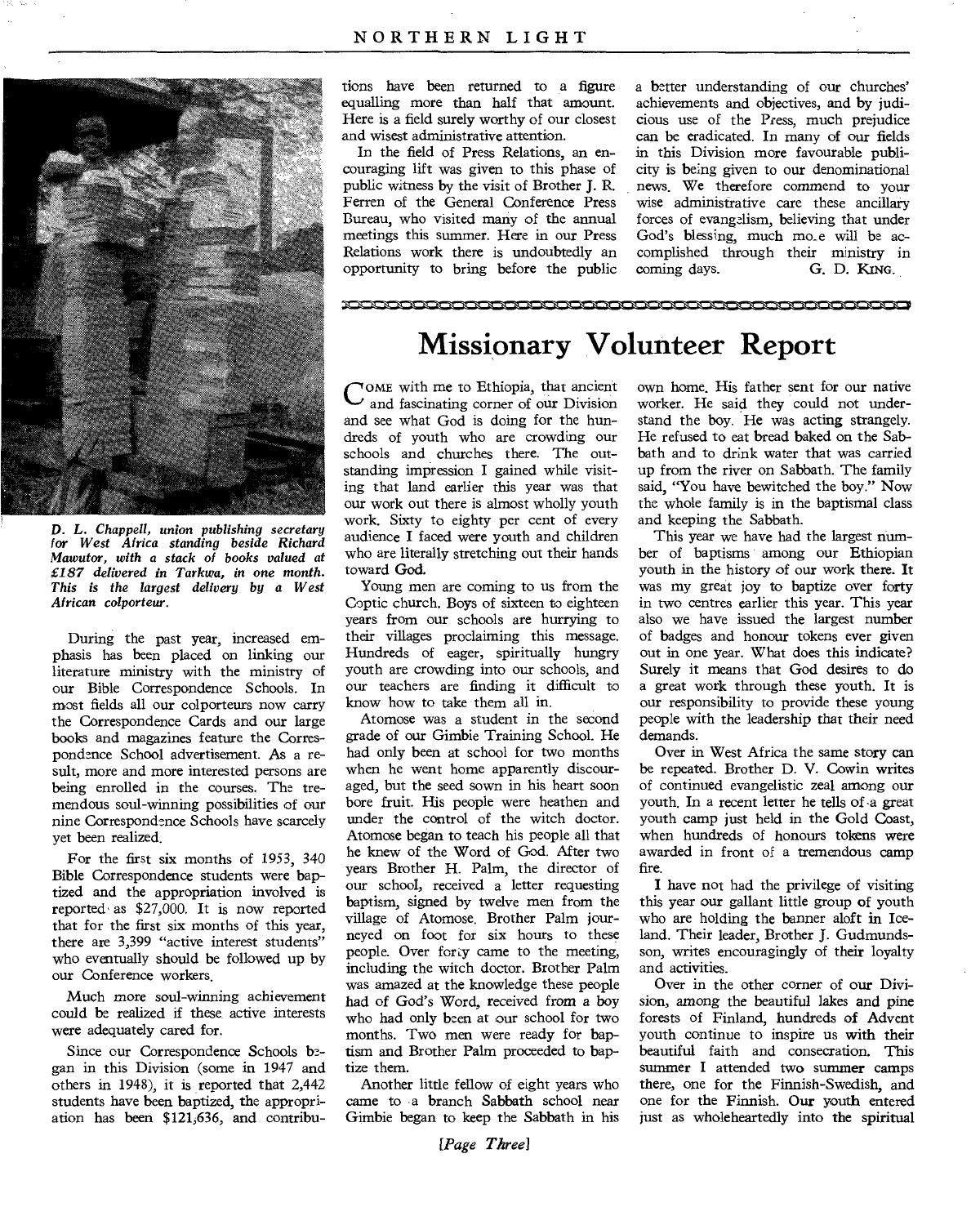

*Pastor E. L. Minchin in council with youth leaders in Denmark.* 

activities of the camps as they did in their recreation. Over thirty youth of tender years came forward for baptism at these camps. The editor of one of the leading newspapers at Mikkili, near our Finnish youth camp was deeply impressed by his visit to the camp. He gave unusual publicity to us and published daily reports and pictures of the camp, with something of our beliefs and world work.

Swedish youth are marching forward under the earnest leadership of Brother Harry Andersson. Västeräng, the name of our permanent camp, is the Mecca for nearly three hundred senior youth and hundreds of children and juniors each year. It would be impossible to estimate the blessing and influence of the recent gathering there. Some of my happiest and most blessed memories of the work in this field will be of the days spent with Swedish youth at Västeräng.

The youth work in the West Nordic Union is moving forward encouragingly under Brother David Guldharnmer and his associates. Away up in the far north Brother Roald Guleng writes that they have now purchased a permanent camp site for our boys and girls up there. Brethren Jordal and Reichelt of Norway continue to lead their youth into active service. Last winter the Oslo youth ran their own evangelistic effort and great blessing attended it.

This summer 500 Danish and Norwegian youth at Mandal, in South Norway, spent over a week together. It was a wellorganized gathering, crammed full of joy and blessing. The climax was reached on Sabbath morning when fifty-one youth between the ages of twelve and seventeen came forward for baptism. It was a quiet and spontaneous response to the call of God, and a most beautiful sight. Truly the Lord is speaking to the hearts of our children and we give thanks for the response we are seeing among them.

It is with sorrow that we record the passing, early this year, of our esteemed brother and youth leader, Pastor H. T. Johnson, who gave many years of unstinted service to the youth of Great Britain. We have a splendid army of youth in Great Britain, led by Brother R. A. Vince and his associates. Our British youth respond eagerly to every call that is made upon them. In the yearly Ingathering Campaign they set a remarkable record each year. They enthusiastically assist in every evangelistic campaign. They flock to their annual summer camps and their societies are well organized with a growing programme of junior and Master Guide courses.

We are encouraged by the growth of our youth work in Denmark. Recently I attended a splendid youth leaders' convention, when ninety officers from all over Denmark gathered for three days at Arhus. It was especially inspiring to see the union president, Pastor A. Lohne, and the two local presidents attend the convention, leading out in talks and discussions and revealing a deep interest in the youth work in their conferences. This brought great encouragement to those present. This gathering was marked with unusual spiritual blessing and will lcng be remembered.

The Sunday-school work in Denmark is still growing in influence. The growing army of Master Guides is giving special attention to forming hobby clubs for our iuniors. Practical demonstrations of hobby work at the convention aroused the interest of all present.

Here in Holland we are deeply impressed every time we visit, by the many splendid youth we have in our churches. In one town I have just visited we have a church membership of eighteen with a Y.P. and JMV Society membership of twenty-eight. Some of these are non-Adventists, but an enthusiastic youth leader is doing a remarkable work among them. Brother Vink and I have just practically covered the whole field. In every place young people and juniors responded whole-heartedly. There is a growing interest in the junior work and we are encouraged to see many Master Guides in uniform leading the work for the juniors.

We thank God for these evidences of His blessing on the hearts of our young people in this Division. However, there is much more that could be done. There are weaknesses in our work which should be strengthened. The strength of our youth work will be in proportion to the strength and the vision of its leadership. Last year at our Council we took action urging that weekly devotional and missionary societies be organized in each church where possible. Recreational and other activities should be in addition to these weekly devotional meetings.

This is the heart of our youth work. We are deeply concerned that earnest efforts be put forth to establish this practice. We appeal for renewed efforts to make these society meetings the centre of missionary activity, when regular reports of missionary work are given. Our reports at present are far from satisfactory. If we as leaders have a clear vision of this and plan rightly, the youth will gladly respond.

As an illustration of what can be done in winning back those who have left the church, I refer to a letter just received from an earnest soul-winning youth leader in one of our large Danish churches. He says that last Christmas he and several others began to pray and work for sixty-eight youth from three churches who had wandered from the Lord and away from the truth. Altogether they wrote by hand eighty-four letters and made twenty-seven visits. They have received forty-seven letters in return, three have come back to church membership again, five others come regularly to Sabbath school and church service, fifteen others came to the conference session this summer, nine subscribe to our youth paper, four subscribe to *Signs of the Times,* and one has gone to Vejlefjord College. Our brother says that when visit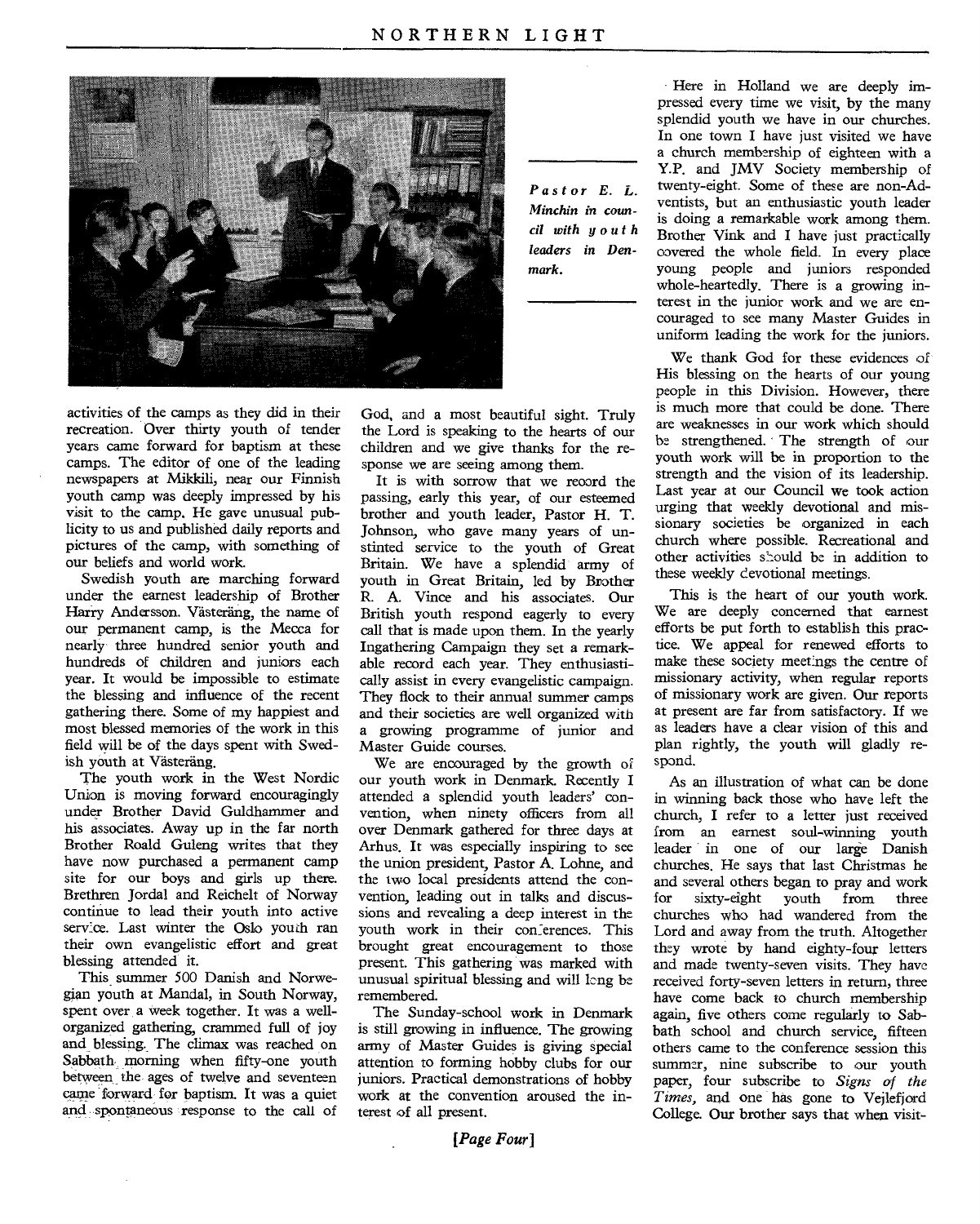ing these youth he was given twelve packets of cigarettes and four pipes to destroy.

One young man had wandered far, having become a drunkard. At first he did not reply. Our brother wrote again and again, seven times. The last time he told him that the man who was the principal at Vejlefjord when they were both there as students, had just died. This principal was greatly loved, and a few days a ter his funeral our brother received a letter from this young man with money for flowers for the grave, and at the bottom of the letter was a postscript: "Pray for me; I am coming back again."

We thank our God for the precious heritage we have in our children and youth. May we be faithful to the trust that has been given us and labour on in the strength of the Lord until every treasure He has given us is gathered into the fold. E. L. MINCHIN.

<u>iaaaaan </u>

## **of Education Report of the Department**

*College* 

*Division Senior College* 

0 THER departments may lay claim to privileged position in the body of the church of Christ, but the Department of Education asks only to be regarded as the service department of the church of God, aiding all the rest in carrying on their indispensable and vital activities. It is sufficient to regard the task of developing character for the Advent youth as all-important—characters that will stand the test of today's and tomorrow's temptations and trials; - characters that will be . the only thing that their possessors can take with them through the veil that divides time from eternity.

Because neither schools, nor characters, nor workers are the product of a day, or a month, or even a year's labour, the report or this department does not readily lend itself to the usual technique of statistical comparisons which visibly demonstrate the progress made during the past twelvemonth period. It is not possible to produce consecrated and competent Bible workers, much less ministerial interns, at the rate of a dozen a week or a month. If it were, it is safe to predict that a considerable volume of business could be done by our school principals before the session ends. Today, it is well to keep in mind that it takes from twelve to fourteen years to train a Bible worker, an equal amount of time for an elementary school teacher, up to sixteen years to train a ministerial intern, and from sixteen years to twenty years or more to train teachers for secondary school and college teaching and an even longer period of time for more specialized lines of medical, educational, and administrative work.

#### INSTITUTIONAL GROWTH

The most important single item has been the development of the Senior College. It began its first full year under Division direction on September 15, 1953. During

the past summer, urgently needed repairs and redecorations have been carried out which greatly improve the interiors of Moor Close and Binfield Hall and contribute much to the pleasant atmosphere in the institution. Student living quarters have been seriously overcrowded for some time, and the acquisition of a property adjacent to the main building, during the early part of the summer, has helped to solve this problem. This has been occupied by a number of boys and has made possible an increase in enrolment for the current school year,

Plans have been approved for a longterm campus development. The first item of major construction will be a centrally located administration, chapel, and class-room block. Coupled with the remodelling of Egremont to provide adequate housing facilities for the young men, this will make possible the development of a compact, efficient campus which will materially improve the operation of the institution from a fiscal point of view.

Training opportunities, formerly limited largely to the ministry and Bible work have been materially widened by the addition of courses of study in Business Administration and Secretarial Training, to which will be added Teacher Training and other lines as rapidly as faculty and facilities can be provided.

Development of the faculty has been planned to keep pace with the altered status and widening scope of service of the new institution. The three men added this year: Elder W. R. French, Bible; Dr. P. T. Gibbs, English; and Dr. P. **P.**  Schuil, bring a cumulative total of nearly 100 years teaching experience in their combined fields of specialization.

The great need for a fully recognized senior college programme is emphasized by a report prepared by the General Conference Department of Education which analyzes the enrolment of students from overseas Divisions, attending Seventh-day Adventist colleges in the United States. This indicates that ninety of these young people report unions in the Northern European Division as their home, and exactly one-half of them are from the British Union Conference. The development of the Division College will go far to meet this need for a widely recognized denominational training, while meeting the growing needs for workers in the Division as a whole.

Elsewhere in the Division field, it can be reported that at Vejlefjord High School the new residence hall for young women which has been in process of con-

*Newbold Missionary* 

*[Page Five]*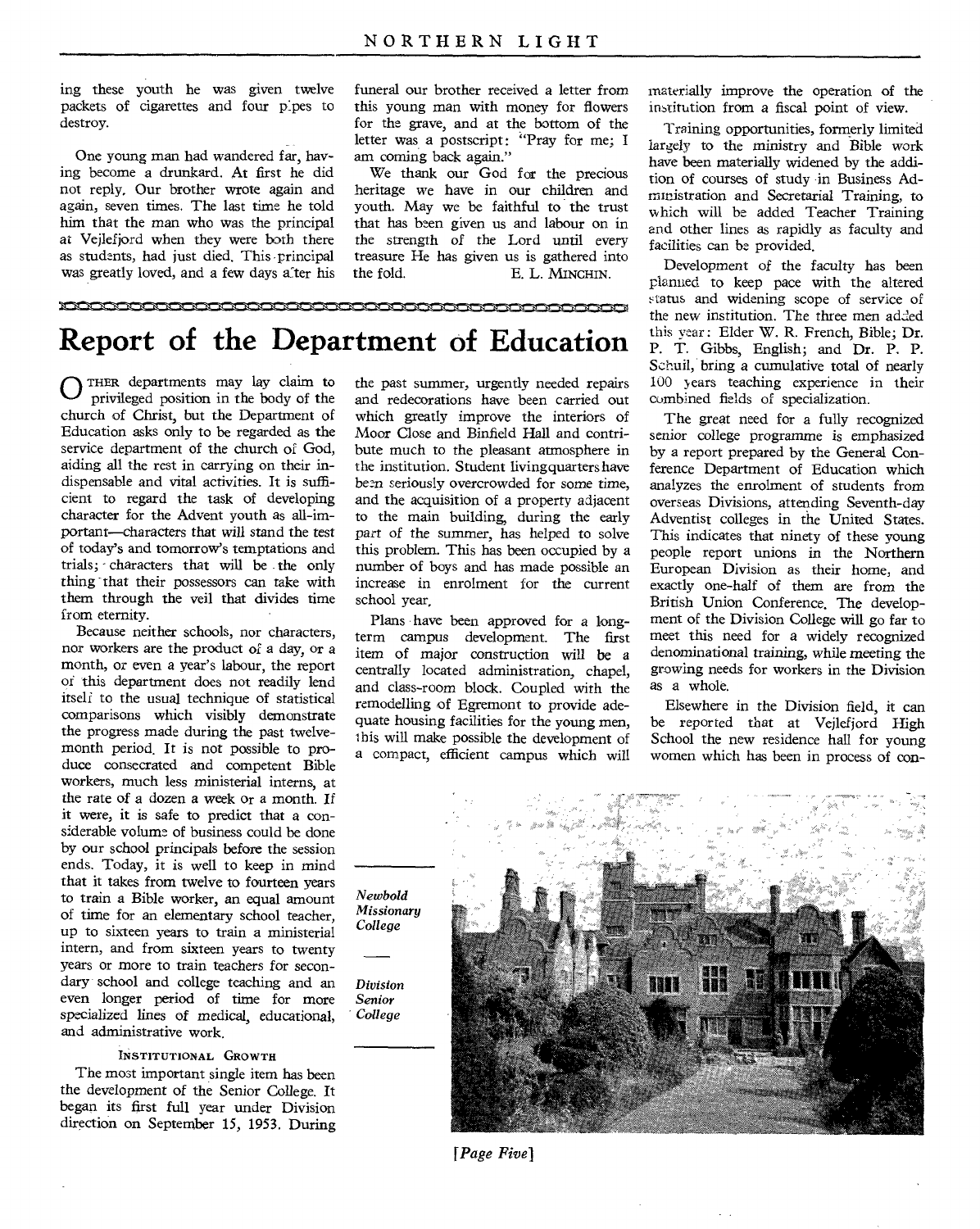struction for the past several months, will be ready for occupancy following the Christmas holidays. We all rejoice at the completion of this much-needed addition to the Danish Mission School campus.

Other new buildings have been constructed at the Nigerian Training School at Ihie and at the Gold Coast Training School at Bekwai, while Konola School in Liberia is utilizing a partly completed dormitory for boys which provides housing space for a rapidly growing enrolment.

Another new school plant has been completed in Asmara, Eritrea, in the Ethiopian Union Mission. This newest building is the main unit in an overall plan for developing a boarding school for this area of that field. Basic worker-training, as well as practical instruction along agricultural and industrial lines, will be a feature of the educational programme for Eritrea, which serves a separate language area in this rapidly growing mission field. At the opening exercises held a few weeks ago, personal representatives from the Emperor and the Eritrean administration were present with business men and officials from the city of Asmara and the surrounding territory. They were greatly impressed with the new construction and the programme of Seventh-day Adventist education, and the opening exercises were generously reported in the Asmara press with favourable comments on the work being done by the school and the mission.

Last, but by no means least, mention must be made of the opening of the youngest school in the Division field in Orstervraal, Denmark. Although the enrolment is not large, it means nevertheless that fifteen boys and girls from Seventh-day Adventist homes will have the blessings of Christian education during decisive character forming years of their lives, with all that such a programme means in saving our youth for the kingdom of God. It also gives the West Nordic Union and the West Danish Conference particularly, the unique honour of having both the youngest and the oldest continuously-operated church school in the Northern European Division, if not in all of Europe. Those in attendance at last year's session will recall special mention was made of the school at Jerslev, not far away, where the light of Seventh-day Adventist Christian education has never flickered in sixty-one years of service to the Advent youth in this West Denmark Conference. There are men here today whose lives have been moulded to some extent by this small, but honoured school.

#### **IN -TRAINING SERVICE**

While many business organizations today carry on the plan of conducting training programmes for those already in their service, it is a basic and fundamental principle of Seventh-day Adventist education to supplement theoretical class-room procedures with actual participation in regular activities which further the cause of God. In this fashion we reverse the procedures carried out in many business organizations by providing in-training service rather than in-service training. This is productive of the very best results in the preparation and training of workers for the cause of God.

If you listened carefully to the report

40.4~0.10,04.1.1 "../.404.."041•104.41.0.V.

**GOD requires the training of the mental faculties. He designs that His servants shall possess more intelligence and clearer discernment than the worldling, and He is displeased with those who are too careless or too indolent to become efficient, well-informed workers....** 

**The Lord desires us to obtain all the education possible, with the object in view of imparting our knowledge to others. —** *Christ's Object Lessons,* **page 333.** 

•OWORP•OYMPY..4040,0.40•1.10"10.4.11.40.0.10.10•10.10.1/

of the Publishing Department, you noted the important part which student-colporteurs play in the circulation of our message-filled literature. Some of the best records in book sales were made by youth in training for further service in the cause of God, and this excellent and very encouraging report has been made possible in a very substantial measure by the work of the student-colporteur group. That is not to say that the Publishing Department could not continue its good work without the:r help, nor is it to suggest that the schools would close without the opportunities for financial self-help which this work provides for a large number of students. But the work of God would suffer immeasurably without this happy and profitable co-operation in the cause of practical, effective evangelism.

Annually, our schools participate in the Harvest Ingathering campaign to contri-

bute an important share in the funds gathered for the carrying on of the worldwide work of the Advent cause. Students and teachers at Newbold Missionary College, in three days raised more than £1,- 050. Those at Vejlefjord collected Dkr. 15,000, but the honours go to Ekebyholm where less than 100 students and teachers gathered in more than Skr. 22,000. Altogether six of our schools—Newbold Missionary College, Zandbergen in Holland, Vejlefjord in Denmark, Ekebyholm in Sweden, Toivonlinna in Finland and the Stanboroughs Secondary School at Watford—raised more than \$11,000. It is a record of which we can be justly proud in comparison with the schools from any Division of the world field.

In addition to these annual campaigns, students in our various schools participate in the conducting of specific evangelistic activities during the school year in connection with their ministerial training programmes. At Toivonlinna the young people in training for the ministry have participated in the carrying on of an evangelistic effort in the neighbouring town of Piikkio with excellent results. In West Africa the seminary students at Bekwai Training School have conducted, or participated in, nine evangelistic campaigns. At a baptism held recently in the vicinity of Bekwai, more than eighty persons were baptized, a large number of whom had been brought into the Advent church by the work of the ministerial training group at Bekwai. **In**  the Nigerian Training School at Ihie, a public evangelistic campaign has been held by the students training for the ministry under the direction of Pastor A. E. Brendel. The new Forsythe Memorial church had been employed for this purpose, and a large number of hearers have been attracted and given the elements of the message by the students and their teachers. Surely this is work of the utmost importance in the preparation of those who will carry the burden of responsibility in the days to come.

One of the most important contributions made by our schools is the saving of our youth for the kingdom of God. It is a matter of real encouragement therefore to report that the baptisms which resulted from the Weeks of Prayer and the daily contact with Christian teachers reached the reported figure of 289 for the year. This is no mean contribution to the total number of souls saved, particularly when it is remembered that in some of our schools, the student group is almost entirely composed of baptized members in training for

 $\bar{z}$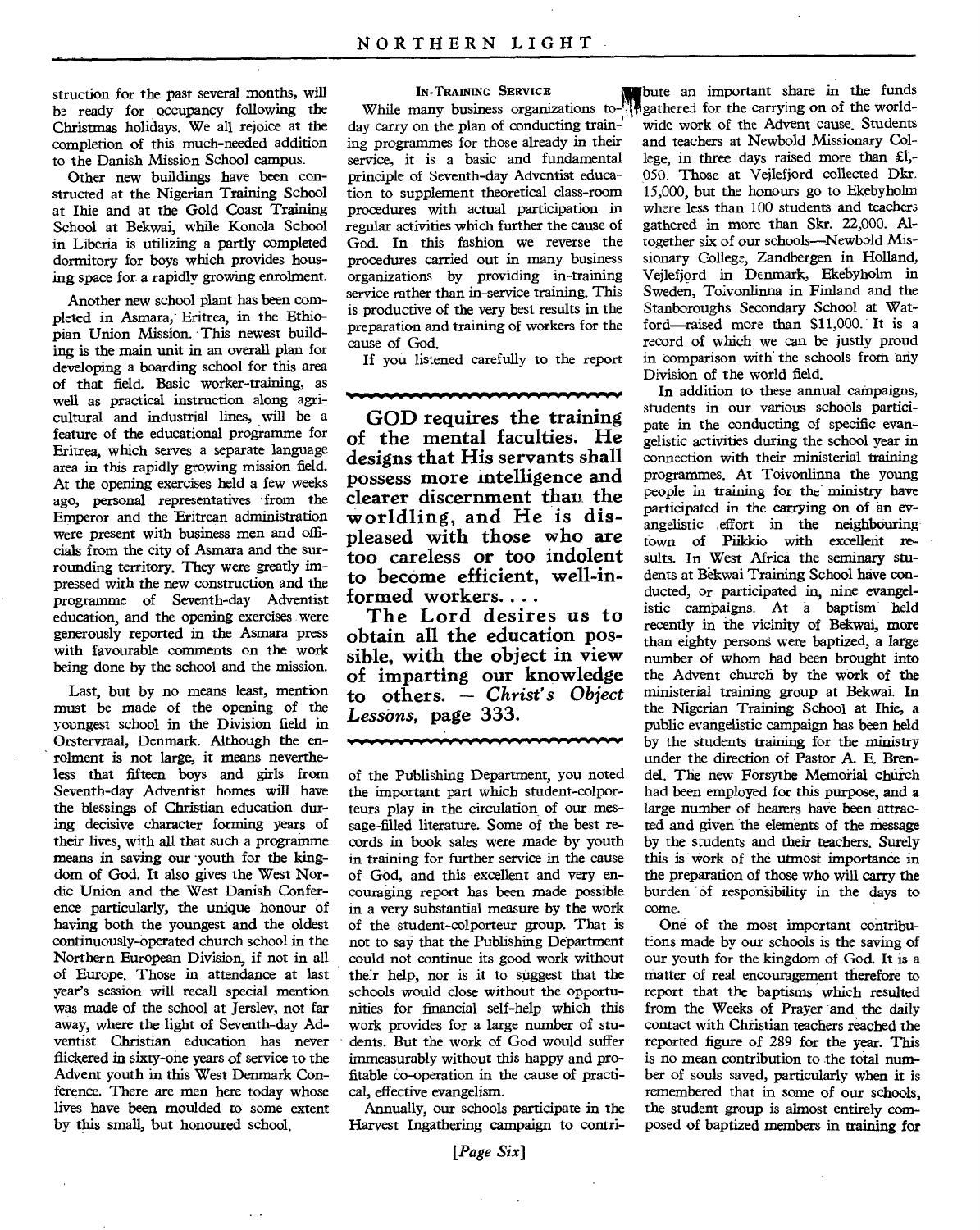service. This excellent report is due in part to better reporting, but in a very large measure it must be credited to the faithful services of the Christian teachers and leaders in our schools throughout the Division field. They have given themselves untiringly to the cause of saving these youth for the kingdom of God.

It is not the growth in number of new buildings which have been added to plant facilities, nor the significant increase in the teaching staff and pupil enrolment that we find the greatest source of encouragement. It is rather in the number of students who have been trained in these institutions who have gone directly into the service of the Master during the past year. A little more than 150 young people, so trained, have taken up posts of duty at various points in the far-flung battle line of the army of the Lord. They are at work as ministers of the Gospel, as Bible workers, as teachers, as nurses and dressers, as missionaries in the remote corners of the Division field. They are *giving* excellent service and it is in them that we find the fulle3t justification for the time, the energy, and the money that has been invested in providing the schools, where they have secured their preparation for this closing work.

During the year 1952 a number of other important projects were *carried* out by the Department of Education. A careful survey of the schools and their programme in Ethiop'a was conducted, with Professor E. E. Cossentine of the General Conference assisting. Later in the year a similar survey was carried out, with Dr. K. J. Reynolds participating, for the schools in the home-base unions in Northern Europe. As a result of these examinations, the way has been charted for wider and more effective service in training the Advent youth for filling the ever-increasing needs in the cause of God.

Early in June a council of School Homes Leaders was held at Vellefjord in Denmark with participation by all of the training institutions in the northern part of the field. For the first time in Northern Europe, the leaders of this important phase of the educational work had opportunity to counsel together and plan increasingly effective methods of providing the home and spiritual atmosphere so necessary for the students in our boarding institutions.

Another important "first" in the Division field was an institute for the elementary teachers of the Norwegian conferences. This was the first time such a period of fellowship had been arranged for them and all participated actively in the discussions, and went back to their respective schools encouraged and strengthened for the task which they carry on from day to day.

Thus the schools of the Northern European Division continue in their constant effort to improve and expand the programme of Christian education to make it more effective in training workers and laymen fit for the tasks of these last days of history. They are dedicated to the programme of preparing the youth for a "closer walk with God; ' a "richer fellowship" in service; and a "mightier witness," not only on the mountain tops of human experience but in the shadowy vales of the world's great needs in these climactic<br>hours. L. MARK HAMILTON. L. MARK HAMILTON.

## SABBATH SCHOOL REPORT

 $N^{\circ}$  other institution given to this people has done more to establish people has done more to establish them in the Word of God than has the Sabbath school. Many thousands of churchmembers and conference leaders owe much of their knowledge of the truth to the regular study of the Word of God in the Sabbath school lesson, and to the efficient and consecrated teaching of that lesson in the Sabbath school.

We see much of strength and of weakness in the Sabbath school work of this Division. Of strength, because of the blessed influence the Word of God is having in the daily lives of 67,084 faithful Sabbath school members in 1,098 schools in our Division. Of strength, because of the 192 branch Sabbath schools and Sunday schools established in the great West African mission field. Of strength, because of the flow of \$146,523 to the cause of God in the regions beyond through our Sabbath schools. Of strength, because of the growing interest in the needs of our children in the Sabbath schools. Many more churches are now equipping the children's rooms with pictures, flannelgraphs, sand trays, and small chairs. This is as it should be.

But we have much of weakness in our Sabbath schools. There are at least 20,000 missing churchmembers from our schools in this Division, and these are mainly found in the homelands. Some we know are not able to come, but they should be cared for in the Extension Division. Let us remember that every willing absentee from the Sabbath school is a potential apostate. What can we do to bring these members into the fellowship and blessing of the Sabbath school? This is *a* solemn responsibility resting upon every worker here today.

On the other hand, are our Sabbath schools attracting our people? What constitutes the greatest attraction of our Sabbath school? Is it not the strong, consecrated and able teaching of the Word of God by shepherd-hearted teachers in Sabbath school classes?

It seems that one of our greatest needs is better teaching of the Sabbath school lesson. We regret that many of our teaciers on the Continent do not have access to the teacher helps provided by the General Conference Sabbath School Department. Parts of the *Worker* are translated in some fields. These should be made use of in regular teachers' meetings, where the teachers are helped in giving a better presentation of the lesson. We wish it were possible for all our fields to provide at least two lesson pamphlets for the children, the junior and primary. Then *again,*  we believe our work can never be as strongly effective when we continue even in our large churches to hold our Sabbath schools as one large class. As leaders I believe we should bear it on our hearts to give earnest direction in this matter in those churches where this situation prevails.

Are we the people of the Book that we used to be? It is the constant aim of the Sabbath school to foster and increase love for God's Word in the hearts of His people, and we should study every method possible for bringing this about. Are we still promoting the daily study plan? It has never been dropped. The giving of awards has.

It is my conviction that our Sabbath schools in many places in this Division need brightening up considerably. Some special music, an offering and an attendance chart, a map of a field to which the Thirteenth Sabbath Overflow is going. A gripping missionary story told and not read. This will all help to create an atmosphere of interest.

We would like to draw attention to the financial aspect of our work. Over fifty per cent of all offerings to foreign missions come through the Sabbath school. *As* the end draws nearer and the message speeds on, the financial needs of God's work will become greater, and we must constantly and in a spiritual way keep these needs before our people who always respond willingly. On the whole our Sabbath school offering has not increased in pro-

*(Continued on back page.)*